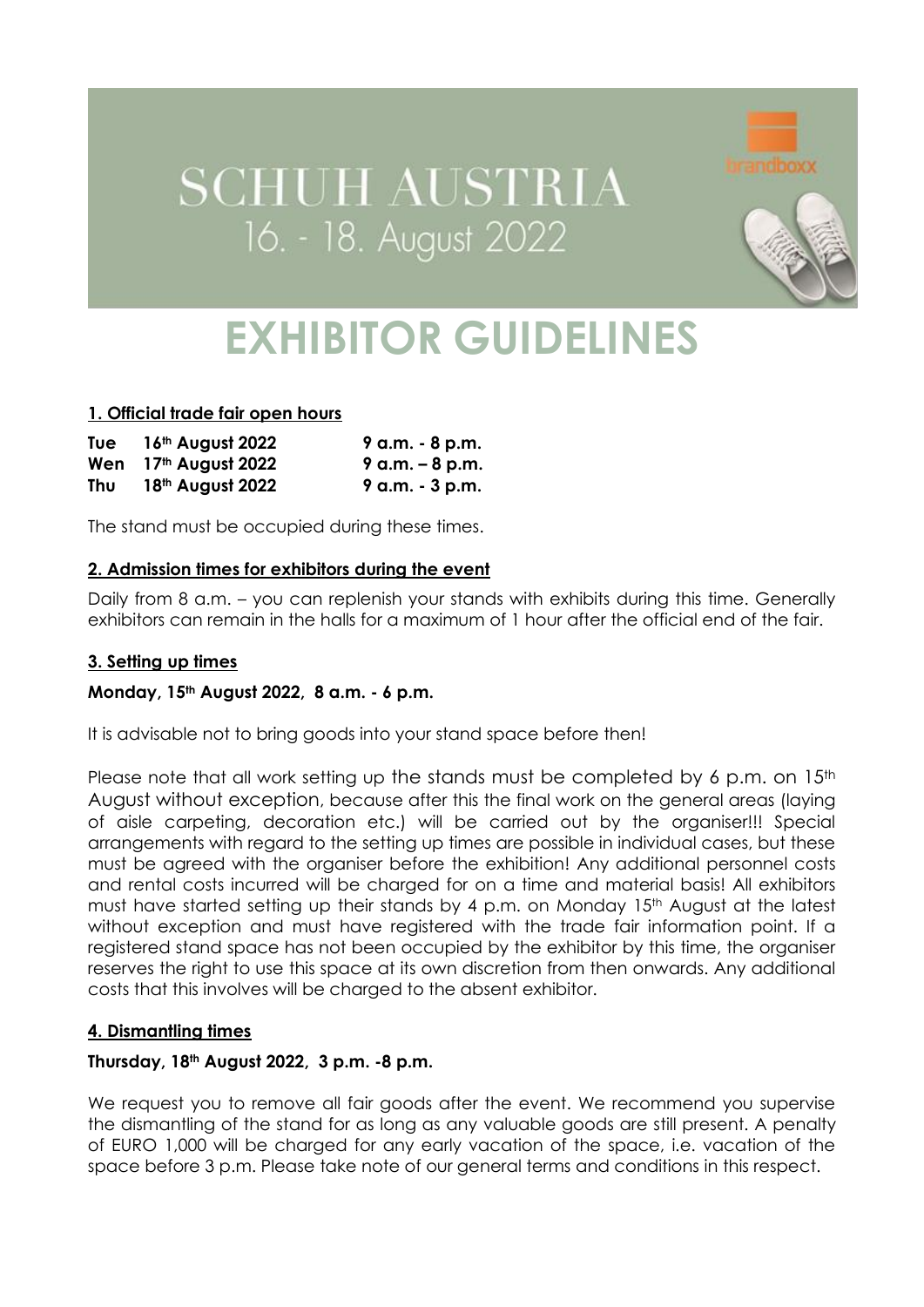# **5. Parking permits**

You will receive your parking permits from the fair information point on arrival. There are sufficient parking spaces available on our premises behind the exhibition halls which you can use free of charge. You can get the appropriate number of parking permits for the free parking spaces from the fair information point in the reception area during the fair setting up times.

Please note that we charge for parking spaces in the trade fair centre's own underground parking garage should you wish to park there!

The fee for parking is to be paid depending on the length of stay at the pay machine. The reservation fee amounts to EUR 5,00 (excl. VAT)

# **6. Postal items sent to the fair**

The organiser will accept postal items sent to exhibitors only during the official setting up times, trade fair times and dismantling times. The organiser bears no liability when accepting postal items! Should you wish to receive postal items directly at the fair, we request you, for organisational purposes, to inform us of such via the info at Brandboxx.

# **7. Flowers and Plants**

If you need any flowers or plants for your stand we recommend:

*Gärtnerei Aiglhof* Aiglhofstrasse 20a . 5020 Salzburg Tel: +43 662 432343 . Fax: +43 662 433770 Email: [office@gaertnerei-aiglhof.at](mailto:office@gaertnerei-aiglhof.at) [www.gaertnerei-aiglhof.at](http://www.gaertnerei-aiglhof.at/)



# **8. Stand Cleaning**

If you need a cleaning for your stand you can book it for EUR 1,50 per m². Please contact the fair manager directly

## **9. General Rules and Regulations**

## **9.1. Stand construction & fittings**

- − **It is not permitted to change the allocated stand area.** Nor is it permitted to make any changes to the exterior walls unless this is agreed with the organiser in advance.
- − **In general the height of the construction is 2.00m, extendable to 2.50m with our own system.**

The organiser must be informed in advance and written permission given for any second tiers, lettering or decoration that exceed this height.

## − **General stand fittings**

up to 30m²: Back- and side walls, 1 table, 4 chairs, clothes rails and/or shelves, 1 power socket 230V.

up to 50m²: Back- and side walls, 2 tables, 8 chairs, clothes rails and/or shelves, 1 power socket 230V.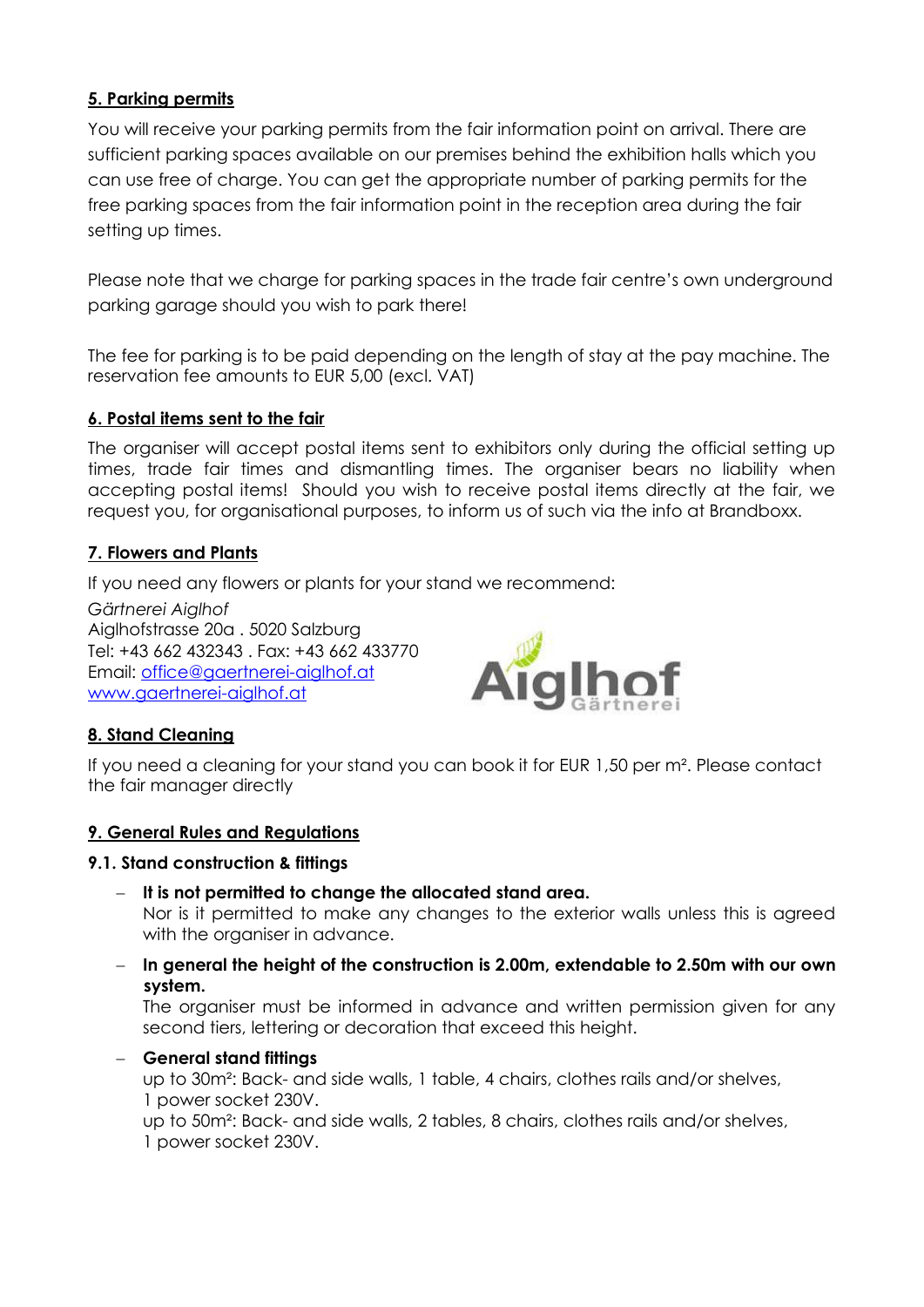− **The maximum heights of exterior stand constructions that can be agreed are as follows:**

| boxx b:          | 3.2 meters                                             |
|------------------|--------------------------------------------------------|
| $box$ boxx b1:   | 2.45 meters, up to 5 meters in the central area.       |
| boxx b2/Gallery: | 2.45 meters                                            |
| boxx c:          | 3.4 meters                                             |
| boxx d:          | 3.4 meters, up to 5 meters in the central area (DOME). |

− **Flooring:**

Industrial parquet flooring: boxx b1, boxx b2/Gallery Laminated concrete flooring: boxx b, boxx c, boxx d

- − **Fire extinguishers, emergency exits and aisles must be kept unobstructed!** Under no circumstances may self-adhesive carpet be used on the stand, as this damages the hall floors (especially boxx b, b1, b2 parquet flooring!) and it is almost impossible to remove adhesive residues. No objects, lettering (except the stand lettering provided by the organiser) or advertising panels of any kind may extend into the visitor aisles. Please take note of our General Terms and Conditions in this respect.
- − **It absolutely forbidden to drill holes or insert screws into the walls, roofs or floors!** The organiser must be informed in advance if for technical reasons it is necessary to bore holes into the roofing or walls and the original state of the stand must be restored after the fair. Any restoration costs incurred will be charged for in the case of non-observance!
- − **Stand constructions, equipment and fittings must comply with the relevant fire protection regulations and safety regulations.** Only incombustible or flame-proof impregnated material may be used for fitting out fair stands. The use of plastics or foamed plastics (Styrofoam) is only permitted if proof is provided that these comply with the requirements of flammability class B1, smoke emission class Q1 and drop formation class TRI!

## **9.2. Activities on the stand**

− The organiser must be notified of any promotional activities. These will only be approved if they take place inside the stand and do not present either an acoustic or visual disturbance for neighbouring stands. Noisy demonstrations or disruptive activities are prohibited without exception and will be stopped immediately by the organiser in the event of non-compliance.

## **9.3. The following points apply for all external stand construction companies**

- − Cold light is recommended for the fair stands. Halogen spotlights (halogen light) are not permitted due to their intensive heat development.
- − The rear sides of stands over 2 meters high must be clean and attractive. Fair stands in boxx b1 in the high area of the hall must be roofed so the fair areas are respectable when viewed from the gallery (boxx b2).
- − The installation of water connections is possible only to a limited extent.
- − Stand construction plans must be submitted to the organiser in writing 2 months before the start of the trade fair!